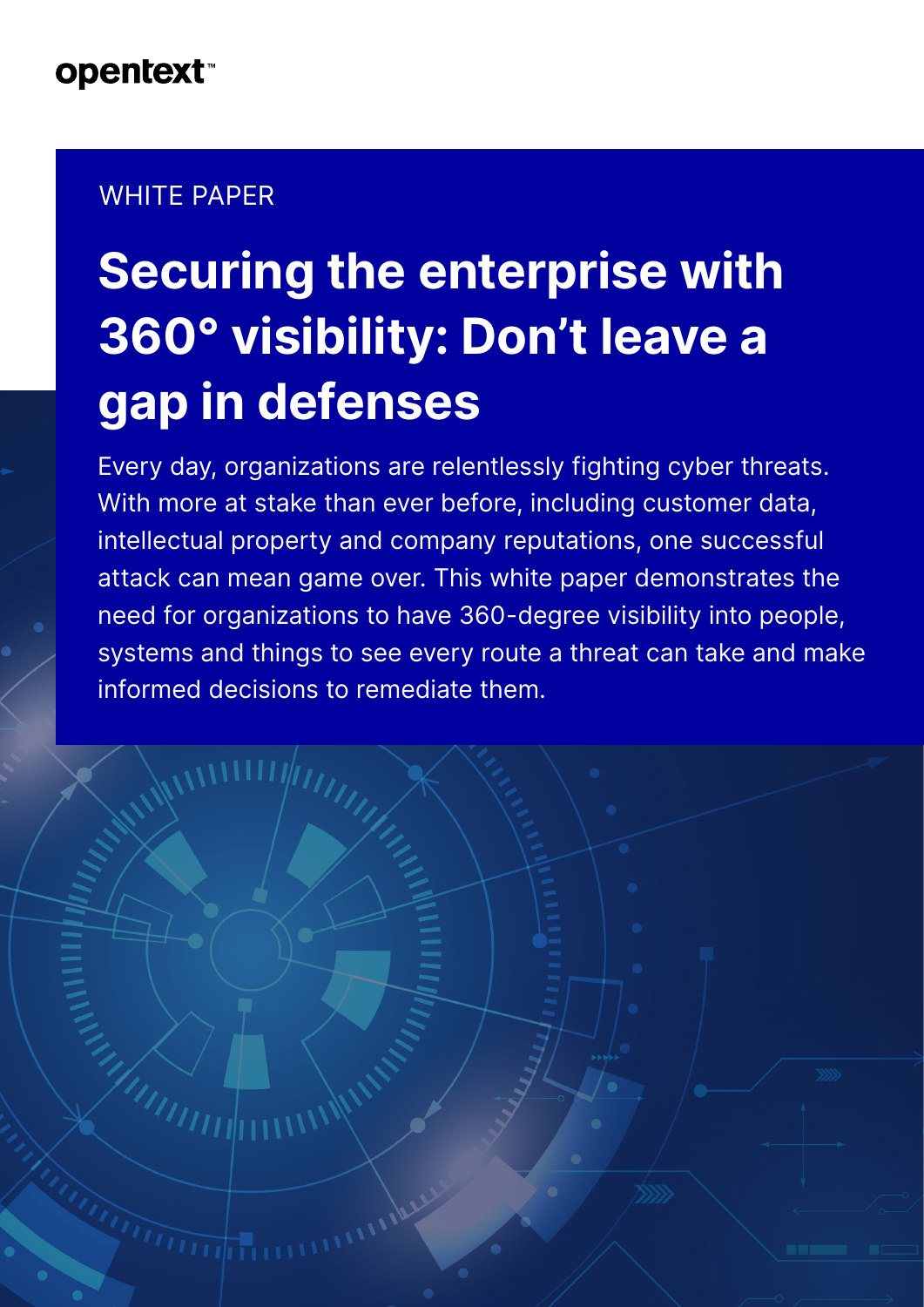### opentext<sup>\*</sup>

#### **Contents**

| Executive summary                                             | 3         |
|---------------------------------------------------------------|-----------|
| 360-degree endpoint visibility—the best cybersecurity defense | 3         |
| Forensic depth trumps speed                                   | 3         |
| Augmenting EDR across the cyber kill chain                    | $\Lambda$ |
| Realizing 360-degree endpoint protection                      | 5         |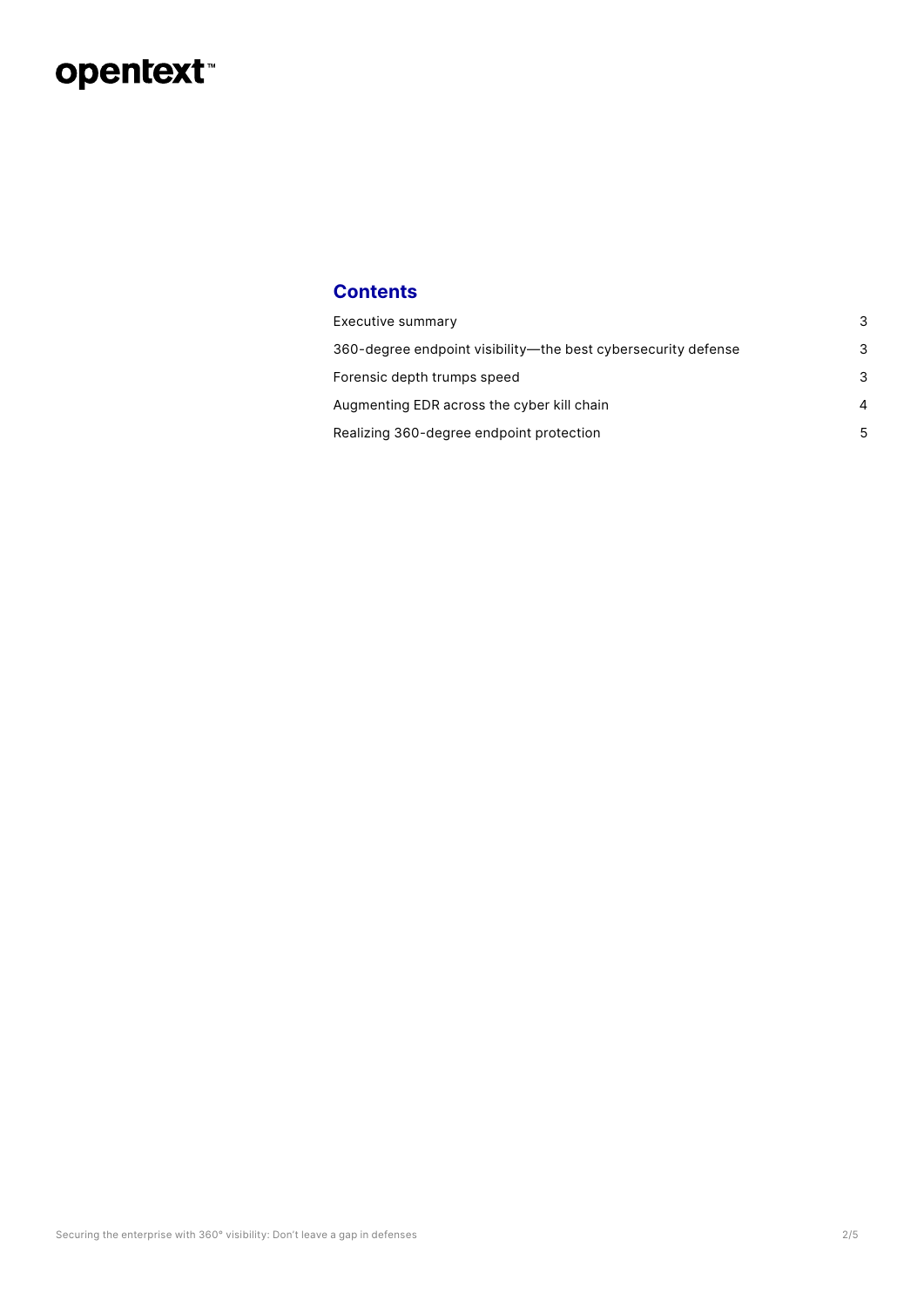<span id="page-2-0"></span>

#### **Executive summary**

The endpoint is involved in almost every breach, and each user and software interaction leaves a footprint on that endpoint. That is why the most effective approach to endpoint detection and response (EDR) is to have 360-degree visibility into all endpoints—from desktops and laptops to servers, the IoT and everything in between. This paper details the capabilities of an EDR solution with 360-degree visibility and demonstrates how such a solution can defend an enterprise against cyberattacks.

#### **360-degree endpoint visibility—the best cybersecurity defense**

Organizations are under constant attack from external, and even internal, threats. Despite significant investments in security solutions, many still fall prey to attacks and data theft. Recently, 89 percent of surveyed enterprises reported experiencing at least one type of security breach.1 To make risk management even more challenging, regulatory efforts, such as the General Data Protection Regulation (GDPR), Payment Card Industry Data Security Standard (PCIDSS) and local laws mandating breach disclosure and response, require organizations to demonstrate that they can respond effectively to security incidents.

As attackers are becoming increasingly sophisticated at avoiding detection, 360 degree visibility is critical to incident response. Organizations need the ability to detect threats designed to evade perimeter defenses. To ensure business continuity, they also need rapid and comprehensive incident response capabilities, including the following:

**Comprehensive detection at a forensic level** leverages the relationship among deep system artifacts to uncover hidden threats. This approach helps incident response (IR) teams uncover activity indicative of a threat, perform root cause analysis, establish incident timelines and detect an attacker's attempt at obfuscating their activities at the operating system (OS) or application levels.

**Total coverage across all systems within your environment**. Most EDR technologies support only Windows<sup>®</sup>, macOS and perhaps even Linux. But since most IT environments are complex and varied, EDR solutions should also support legacy and purpose-built operating systems, as well as IoT devices that run critical applications or hold sensitive data.

**Complete and effective response EDR technology** enables IR teams to surgically remediate the complete threat by killing all processes from the malicious code, deleting any files that spawned it and resetting affected registry keys. This holistic EDR approach ends any persistence mechanism related to that attack and eliminates the threat without taking machines offline. Complete and effective response goes far beyond merely containing a threat or reimaging a machine to return the network to a fully operational state.

#### **Forensic depth trumps speed**

Much is made of speed and how quickly security tools can run queries on certain endpoints. While speed is important, the depth of endpoint visibility enabled by your EDR solution is far more critical. An EDR solution should be able to see beyond the standard APIs and system logs of the OS and, ideally, reach inside email, the cloud and on-premises repositories.

Most importantly, EDR should be able to identify the forensic residue left on the endpoint by every user and application interaction, including those hidden in file systems and memory that OS vendors never intended you to view.

1. DarkReading, The Impact of a Security Breach 2017, 2017.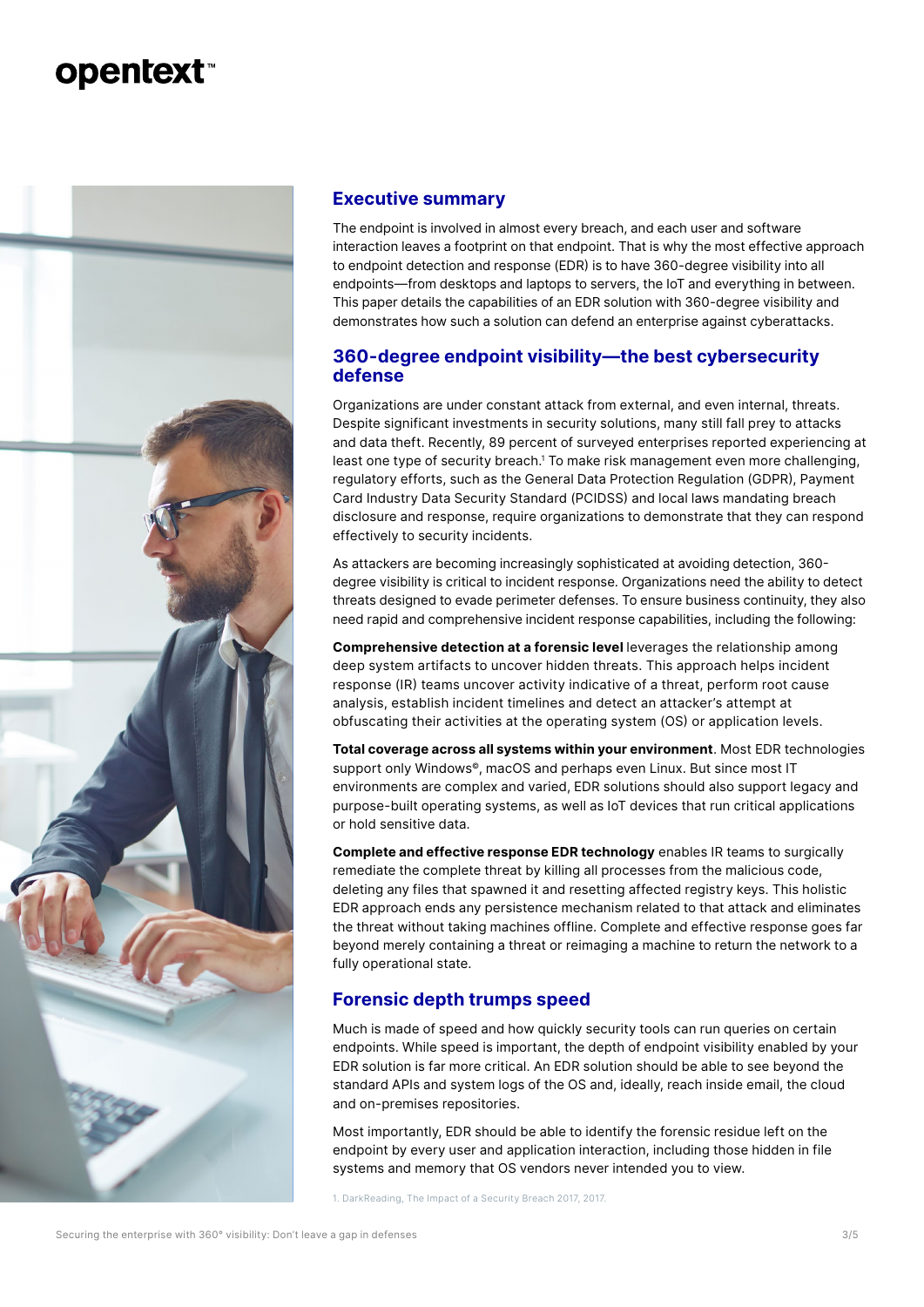#### <span id="page-3-0"></span>**Augmenting EDR across the cyber kill chain**

Incident response and forensic analysis once required highly skilled individuals trained in the art and science of disk and file carving. However, in recent years, investigative needs have increased due to regulations, such as the GDPR, and the alarming rate of cyberattacks by both insiders and outsiders. Manual, skill-intensive methods are no longer sufficient. Automated EDR augmented with artificial intelligence (AI) and deep learning is needed to fight cyberattacks across all stages of the cyber kill chain.

Authored by Lockheed Martin, the seven-stage kill chain model describes the various threat activities undertaken by attackers during security breaches. Embedding EDR into the final five stages of activity occurring within your network can prevent or remediate cyber threats.

**Early stages:** Initially, hackers build custom tools to weaponize companies.

**Delivery stage:** Cyber attackers implement social engineering by sending targeted phishing emails. However, a robust EDR solution can view the delivery stage, revealing the infection point of a social engineering attack using email, web history and download visibility. If the attack comes from a malicious USB drive, the EDR solution can also identify USB usage history and content.

**Exploitation stage:** After the user inadvertently clicks a malicious URL in the phishing email, a browser's vulnerability is exploited. Within minutes, malware enters the endpoint. Robust visibility into the exploitation stage enables users to see the email, website or USB drive that started the infection as well as the email attachment cache, process history and malicious files that were created.

**Installation phase:** During the installation phase, bad actors install Advanced Persistent Threats that survive on endpoints for many months. They also install backdoors for return visits after shallow cybersecurity triage tools remediate only some of their malicious files and processes. Remote Access Trojans, such as PlugX or Gh0st RAT, are popular choices for cyberattacks. During this stage, malware communicates with malicious servers on the internet and files are created, deleted and run. An EDR solution that provides kernel level visibility into the OS and file systems can identify all these activities.

**Command and control phase:** While the prior stages of the breach require only days to complete, the command and control stage typically lasts many months or even years. Attackers move laterally between machines, gaining additional access as they begin searching for customer records and intellectual property.

Attackers then escalate their privileges by stealing passwords or leveraging other vulnerabilities to reach more endpoints and data stores. At this point, attackers may also begin to cover their tracks through data deletions and anti-forensics. Once a bad actor has command and control of key user accounts, he or she can easily hide in plain sight by remotely logging into machines and appearing as another user or admin. By compromising the right account, the attacker can access databases, email, document and cloud repositories as well as search the hard drives of privileged users.